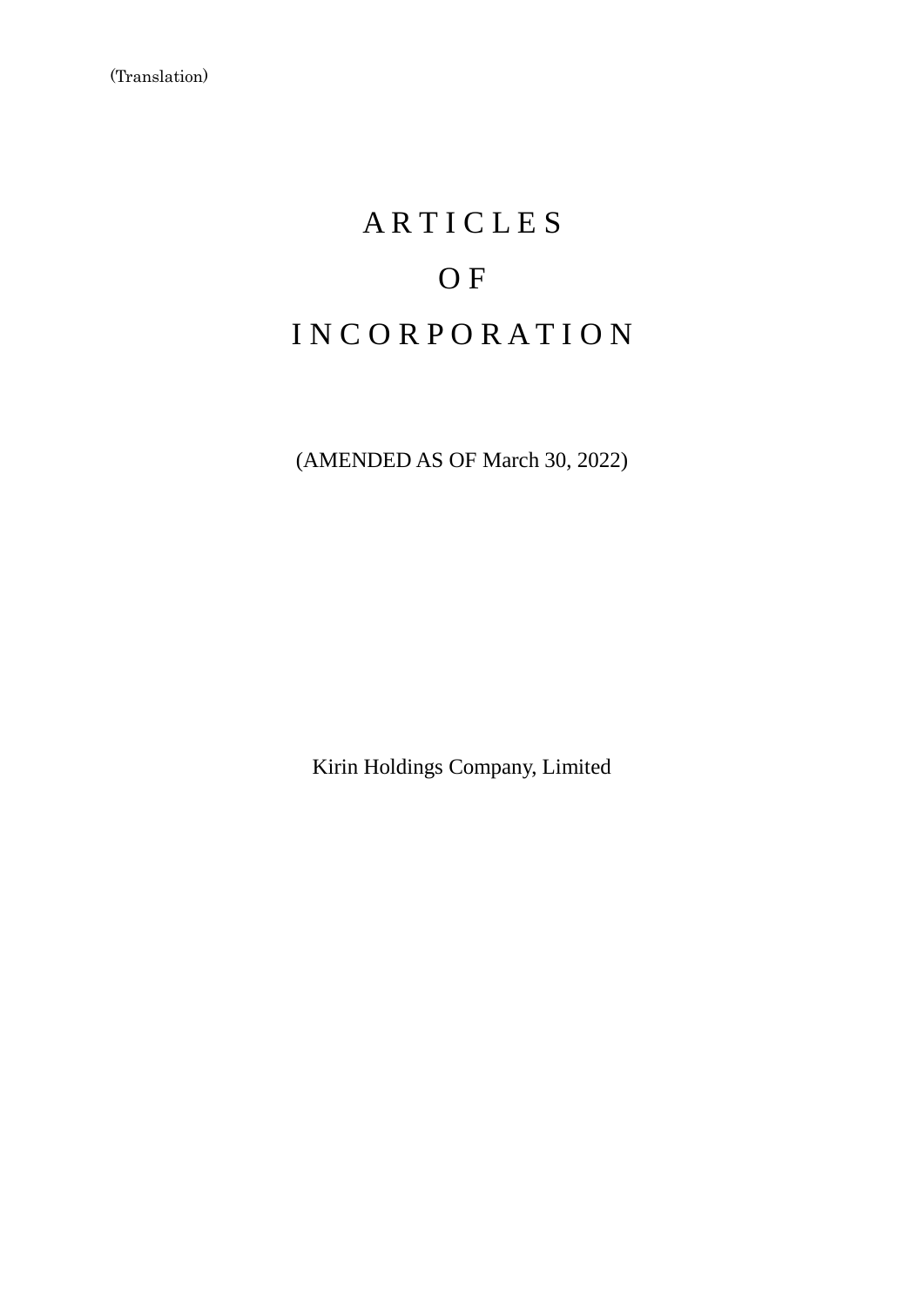# ARTICLES OF INCORPORATION OF Kirin Holdings Company, Limited

Chapter I. General Provisions

Article 1. The Company shall be called KIRIN HOLDINGS KABUSHIKI KAISHA, which shall be written in English Kirin Holdings Company, Limited.

Article 2. The purposes of the Company shall be to own shares or interests in companies (including foreign companies), kumiai (including foreign associations similar to kumiai, and other similar business entities that engage in the following businesses and to control and manage business activities of such companies and entities.

- (1) Manufacture and sale of beer and other liquors.
- (2) Manufacture and sale of soft and other drinks.
- (3) Manufacture and sale of foods.
- (4) Manufacture and sale of chemical products.
- (5) Manufacture, sale, import and export of pharmaceutical products and medical machinery and equipment.
- (6) Manufacture and sale of products and provision of services related to health
- (7) Manufacture and sale of fertilizers and feedstuffs.
- (8) Sale and purchase, leasing and renting and administration and management of real estates.
- (9) Warehousing business.
- (10) Operation of sporting facilities.
- (11) Operation of eating establishments, inns and hotels.
- (12) Designing, manufacture, installation work, operation and management of manufacturing equipment for liquors, various kinds of drinks and the like and its related apparatus and technical instructions therein and sale thereof.
- (13) Production and sale of such agricultural products as seeds and saplings, flowering plants, vegetables, fruit and the like.
- (14) Financial business.
- (15) Cargo transportation by automobiles.
- (16) Business incidental or related to the businesses in each of the preceding items.

The Company may engage in any business set forth in each of the items in the preceding Paragraph and any business incidental or related thereto.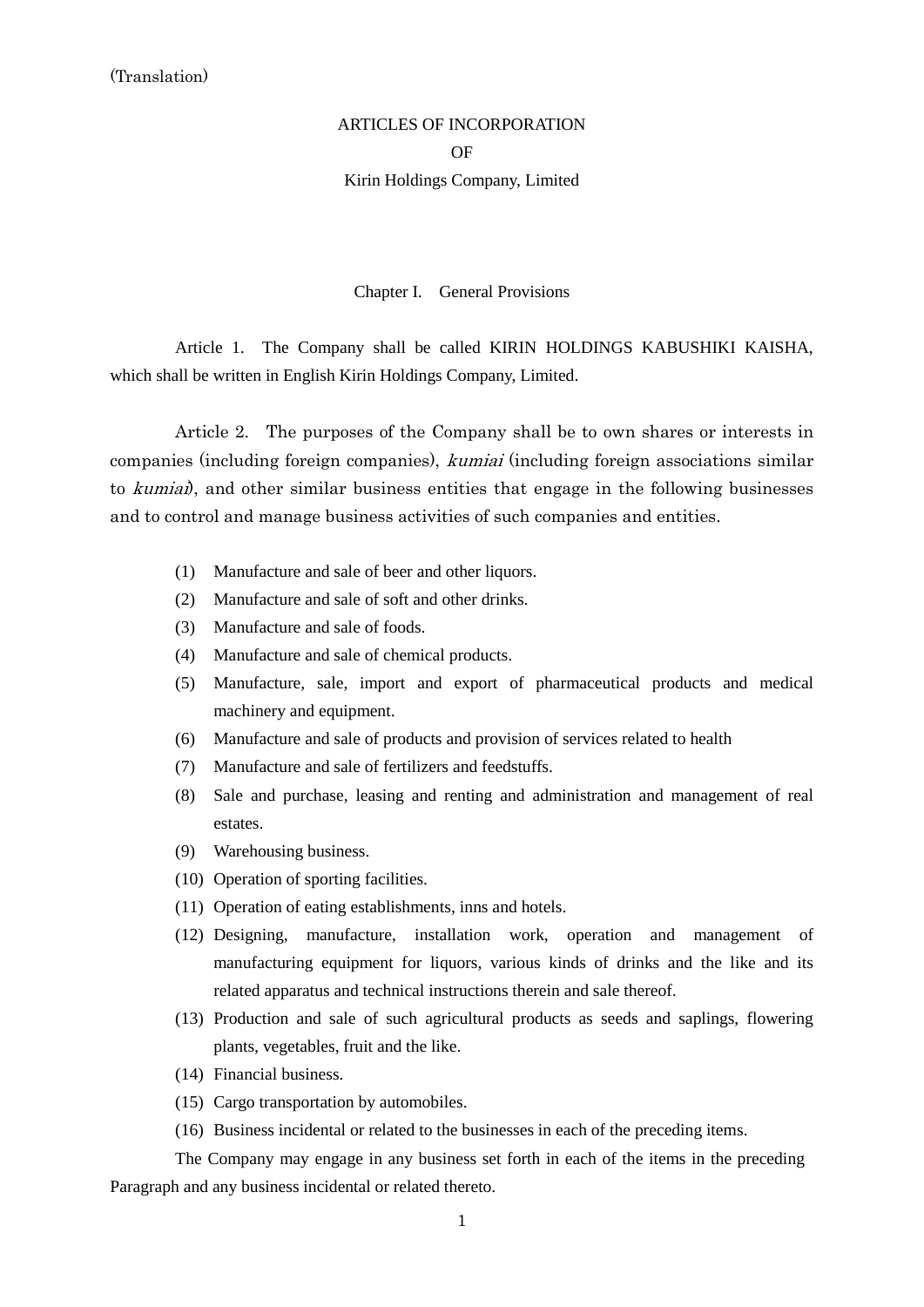Article 3. The Company shall have its head office in Nakano-ku, Tokyo.

Article 4. Public notices of the Company shall be issued electronically. However, if for some unavoidable reason, such as an accident, it is unable to issue them electronically, the Company shall place the public notices in the *Nihon Keizai Shimbun*.

#### Chapter II. Shares

Article 5. The total number of shares authorized to be issued by the Company shall be 1,732,026,000 shares.

Article 6. In accordance with the provisions of Article 165(2) of the Corporation Law, the Company may, by a resolution of the Board of Directors of the Company, acquire treasury shares.

Article 7. The number of shares to constitute a unit share of the Company (Tangen-kabu) shall be 100.

Article 8. Shareholders holding fractional unit share may request the Company to sell the number of shares that will, together with such fractional unit share, constitute one unit share of the Company.

Article 9. Shareholders of fractional unit shares of the Company may not exercise their rights in relation to such fractional unit shares other than those stipulated in each of the following items.

- (1) Rights provided in each of the items of Article 189(2) of the Corporation Law
- (2) Rights to request pursuant to the provisions of Article 166(1) of the Corporation Law
- (3) Rights to receive allotment of share offering and allotment of share subscription rights in accordance with the number of shares possessed by the shareholders
- (4) Rights to request provided in Article 9

Article 10. The handling relating to shares, and share subscription rights together with the fees therefor and procedures for the exercise of shareholders' rights shall be governed by the provisions of the relevant laws and regulations or the Articles of Incorporation of the Company and the Share Handling Regulations to be established by the Board of Directors.

Article 11. The Company shall have a shareholder register administrator with respect to shares.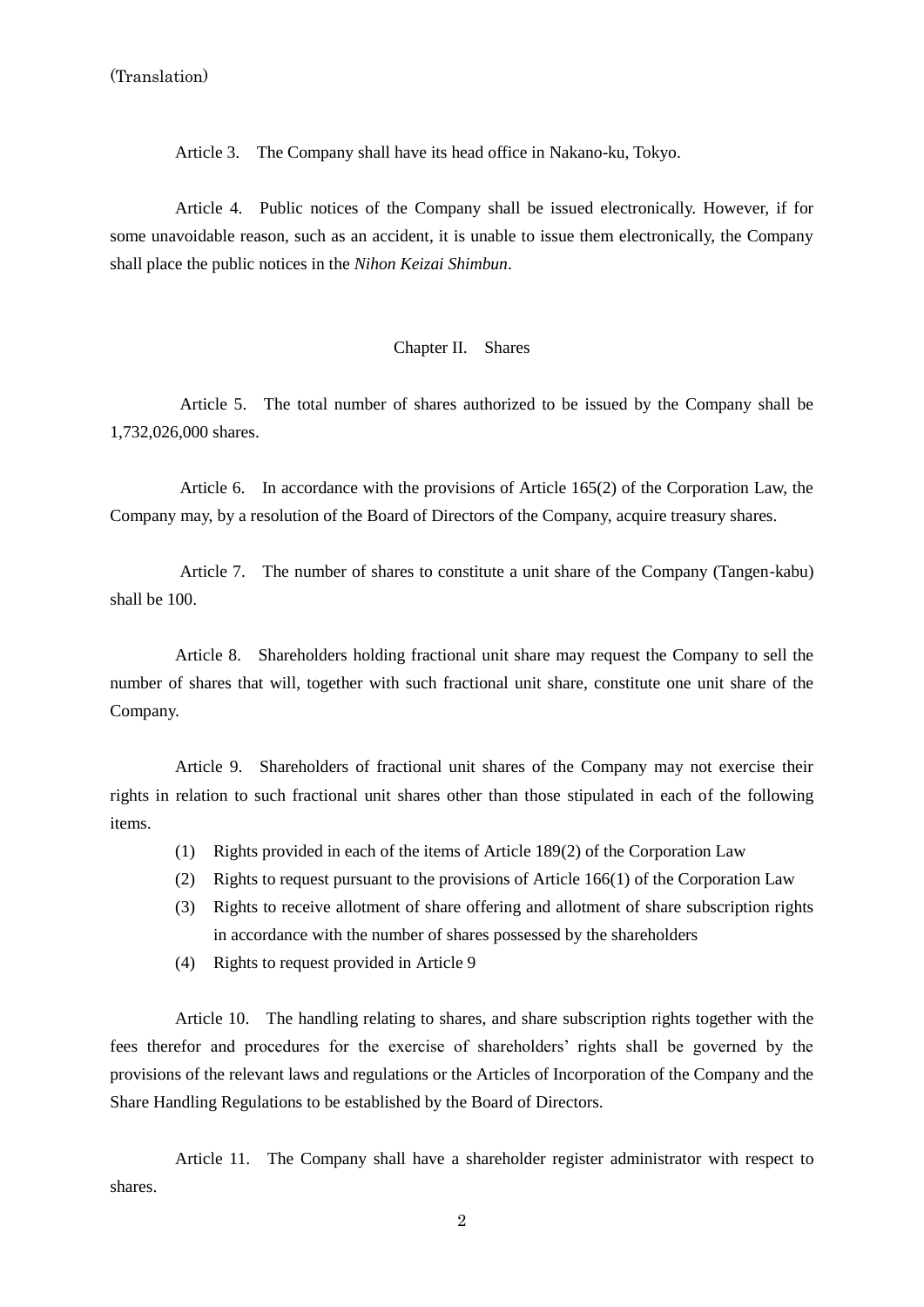The shareholder register administrator and its business office shall be determined by resolution of the Board of Directors and public notice shall be given thereof.

The preparation and maintenance of the shareholder register and the register of share subscription rights of the Company and other businesses relating to shares and share subscription rights shall be entrusted to the shareholder register administrator and not handled by the Company.

Article 12. The Company shall treat the shareholders appearing or recorded in the final shareholder register as of December 31 of each year as the shareholders entitled to exercise their rights at the ordinary general meeting of shareholders.

If it is necessary, in addition to the case of the preceding paragraph or other cases set forth in the Articles of Incorporation, the Company may, upon giving prior public notice, set a certain date and treat the shareholders or the registered share pledgees appearing or recorded in the register of shareholders as of such date as the shareholders or the pledgees entitled to exercise their rights as such.

Chapter III. General Meeting of Shareholders

Article 13. The ordinary general meeting of shareholders shall be convened in March of each year.

Extraordinary general meetings of shareholders shall be convened whenever necessary.

Article 14. Chairmanship of a general meeting of shareholders shall be assumed by the President. If the office of the President is vacant or if the President is unable to act, the chairmanship shall be assumed by another Director in the order previously fixed by resolution of the Board of **Directors** 

Article 15. The Company shall electronically provide information contained in reference documents and other documents for the general meeting of shareholders in convening the general meeting of shareholders.

Among information to be provided electronically, the Company reserves the right to exclude, in whole or in part, any or all of the information set forth by the Ordinance of the Ministry of Justice in the documents to be delivered to shareholders who have requested delivery of hardcopies of documents by the record date for voting rights.

Article 16. A Shareholder may appoint one proxy who exercises such shareholder's voting rights on behalf of such shareholder; provided, however, that such proxy must be a shareholder of the Company entitled to vote.

A shareholder or a proxy shall submit a document certifying the power of representation to the Company at each general meeting of shareholders.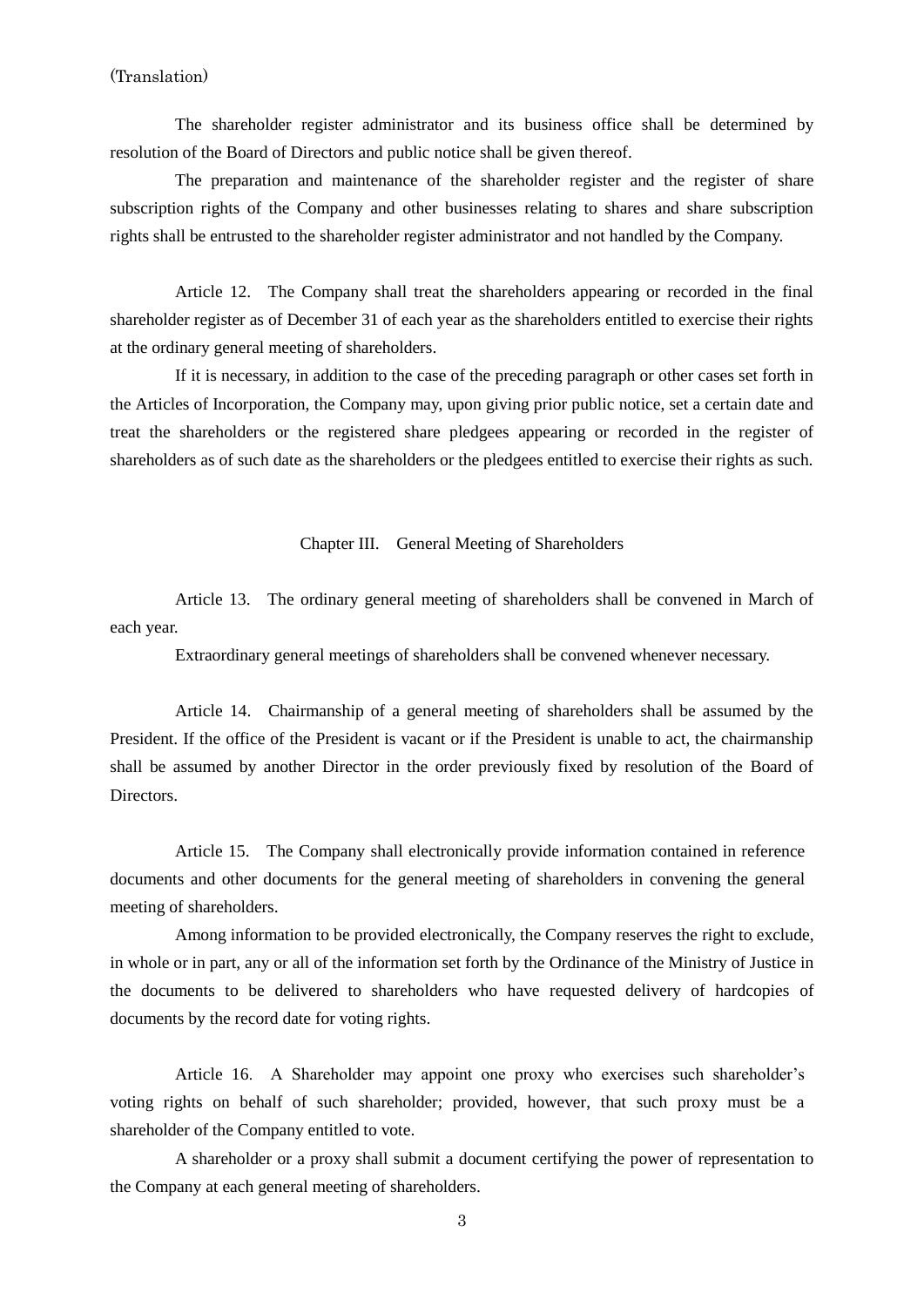Article 17. Unless otherwise provided for in laws and regulations, or the Articles of Incorporation, the resolutions of a general meeting of shareholders shall be adopted by a majority of the shareholders present.

 Resolutions of a general meeting of shareholders as provided for in Article 309(2) of the Corporation Law shall be adopted, at such meeting at which shareholders holding 1/3 or more of the voting rights of all shareholders entitled to exercise their voting rights are present, by 2/3 or more of the voting rights of the shareholders so present.

Article 18. The gist of the proceedings and the actions taken at a general meeting of shareholders and other matters provided by relevant laws and regulations shall be recorded in minutes, and such minutes shall be kept at the Company.

Chapter IV. Directors and Board of Directors

Article 19. The Company shall establish a Board of Directors.

Article 20. The Company shall have not more than 12 Directors.

Article 21. Directors shall be elected at a general meeting of shareholders.

For the purpose of election under the preceding paragraph, the presence of holders of 1/3 or more of the voting rights held by all shareholders entitled to exercise their voting rights and a majority of the voting rights of the shareholders so present shall be required.

No cumulative voting shall be used for the election of Directors.

Article 22. The term of office of Directors shall expire at the close of the ordinary general meeting of shareholders relating to the last fiscal year that closes within 1 year after the election.

Article 23. The remuneration, bonuses and any other proprietary benefits to be paid to Directors by the Company in consideration for their performance of duty (hereinafter referred to as "remunerations") shall be subject to the resolution of a general meeting of shareholders.

Article 24. The Board of Directors shall be composed of the Directors, and shall decide the management of corporate affairs and supervise the execution of the duties by Directors.

Article 25. The Board of Directors may, by its resolution, appoint one Chairman of the Board and one President, and appoint several Vice Presidents, Senior Managing Directors and Managing Directors.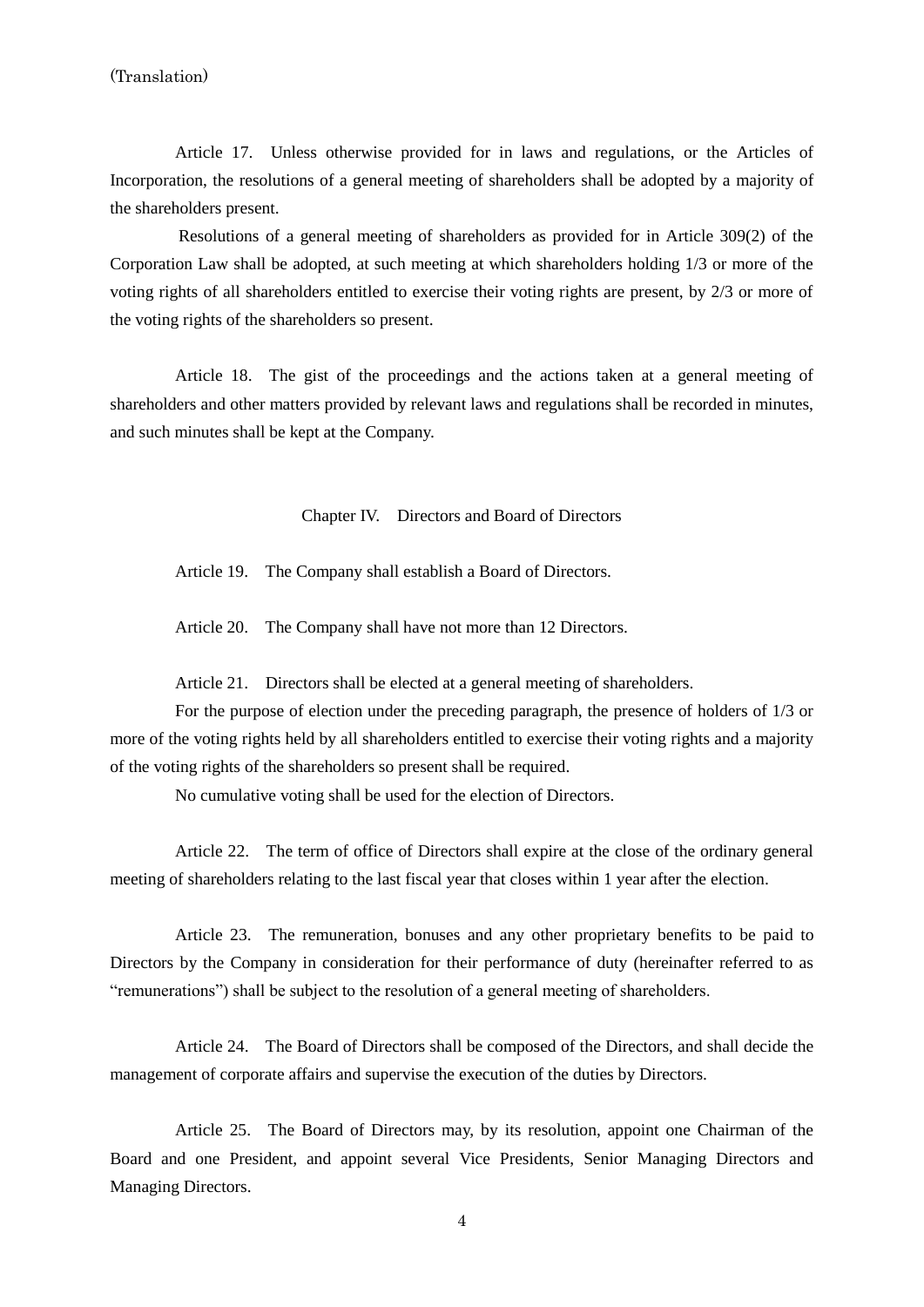The President shall represent the Company.

In addition to the preceding paragraph, the Board of Directors may, by its resolution, select one or more other Directors to represent the Company.

Article 26. Convocation notice of a meeting of the Board of Directors shall be dispatched to each Director and each Corporate Auditor at least three (3) days prior to the date of the meeting; provided, however, that such period may be shortened in case of urgency.

Article 27. The resolutions of the Board of Directors shall be made by a majority of the Directors present when a majority of the Directors entitled to participate in the vote are present.

Propositions relating to matters to be resolved by the Board of Directors shall be deemed to have been resolved by the Board of Directors if all the Directors (limited to those Directors entitled to participate in the vote) agreed in writing or by electromagnetic means; provided, however, that a proposition shall not be deemed to be resolved if any of the Corporate Auditors objected to such proposition.

Article 28. The Company may, by resolution of the Board of Directors pursuant to the provisions of Article 426(1) of the Companies Act, exempt any Director (including former Directors) from liabilities to the extent provided in laws and regulations.

The Company may, pursuant to the provisions of Article  $427(1)$  of the Companies Act, enter into agreements with Directors (excluding Executive Directors, etc.) to limit their liability for damages arising from negligence in the performance of their duties. Provided, however, that any limitation of liabilities under such agreements shall be consistent with all relevant laws and regulations.

Chapter V. Corporate Auditors and Board of Corporate Auditors

Article 29. The Company shall appoint Corporate Auditors and establish a Board of Corporate Auditors.

Article 30. The Company shall have not more than 5 Corporate Auditors.

Article 31. Corporate Auditors shall be elected at a general meeting of shareholders.

For the purpose of election under the preceding paragraph, the presence of holders of 1/3 or more of the voting rights held by all shareholders entitled to exercise their voting rights and a majority of the voting rights of the shareholders so present shall be required.

Article 32. The term of office of Corporate Auditors shall expire at the close of the ordinary general meeting of shareholders relating to the last fiscal year that closes within 4 years after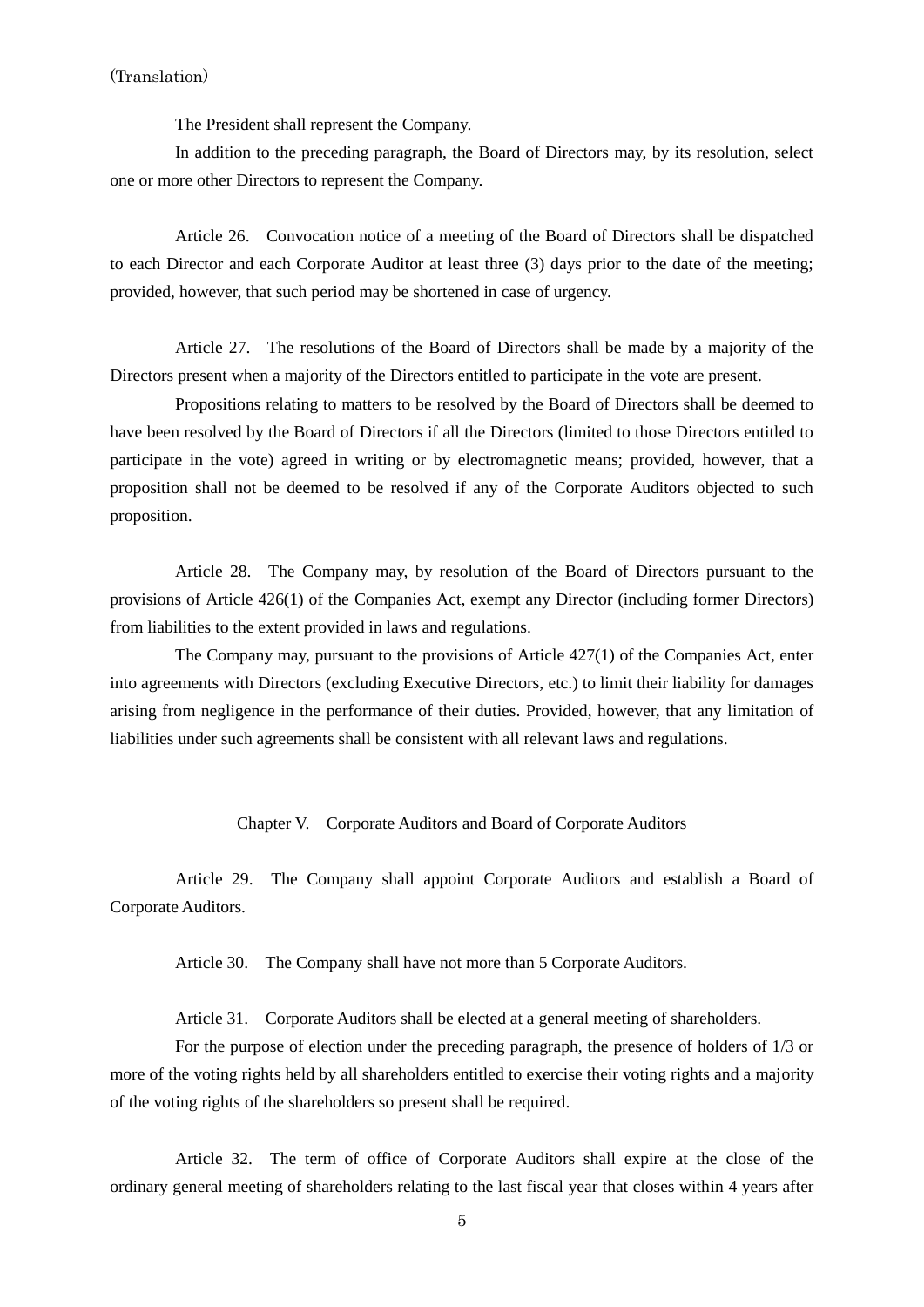the election; provided, however, that the term of office of Corporate Auditors elected to fill the vacancies created by the retirement of Corporate Auditors before expiration of their term of office will expire at such time as the term of office of the retired Corporate Auditors would have expired.

Article 33. The remunerations to Corporate Auditors shall be subject to the resolution of a general meeting of shareholders.

Article 34. The Board of Corporate Auditors shall be composed of Corporate Auditors. The Board shall have the functions provided for in laws and regulations and shall also, by its resolution, be entitled to determine matters relating to the execution of duties of Corporate Auditors; provided, however, that the Board shall not interfere with the exercise of functions of Corporate Auditors.

Article 35. The Board of Corporate Auditors shall select a standing Corporate Auditor(s) from among the Corporate Auditors.

Article 36. Convocation notice of a meeting of the Board of Corporate Auditors shall be dispatched to each Corporate Auditor at least three (3) days prior to the date of the meeting; provided, however, that such period may be shortened in case of urgency.

Article 37. The resolutions of the Board of Corporate Auditors shall be made by a majority of Corporate Auditors.

Article 38. The Company may, by resolution of the Board of Directors pursuant to the provisions of Article 426(1) of the Companies Act, exempt any Corporate Auditor (including former Corporate Auditors) from liability to the extent provided in laws and regulations.

The Company may, pursuant to the provisions of Article 427(1) of the Companies Act, enter into agreements with Corporate Auditors to limit their liabilities for damages arising from negligence in the performance of their duties. Provided, however, that any limitation of liabilities under such agreements shall be consistent with all relevant laws and regulations.

#### Chapter VI. Accounting Auditors

Article 39. The Company shall have Accounting Auditors.

Article 40. The Accounting Auditors shall be elected at a general meeting of shareholders.

Article 41. The term of office of Accounting Auditors shall expire at the close of the ordinary general meeting of shareholders relating to the last fiscal year that closes within 1 year after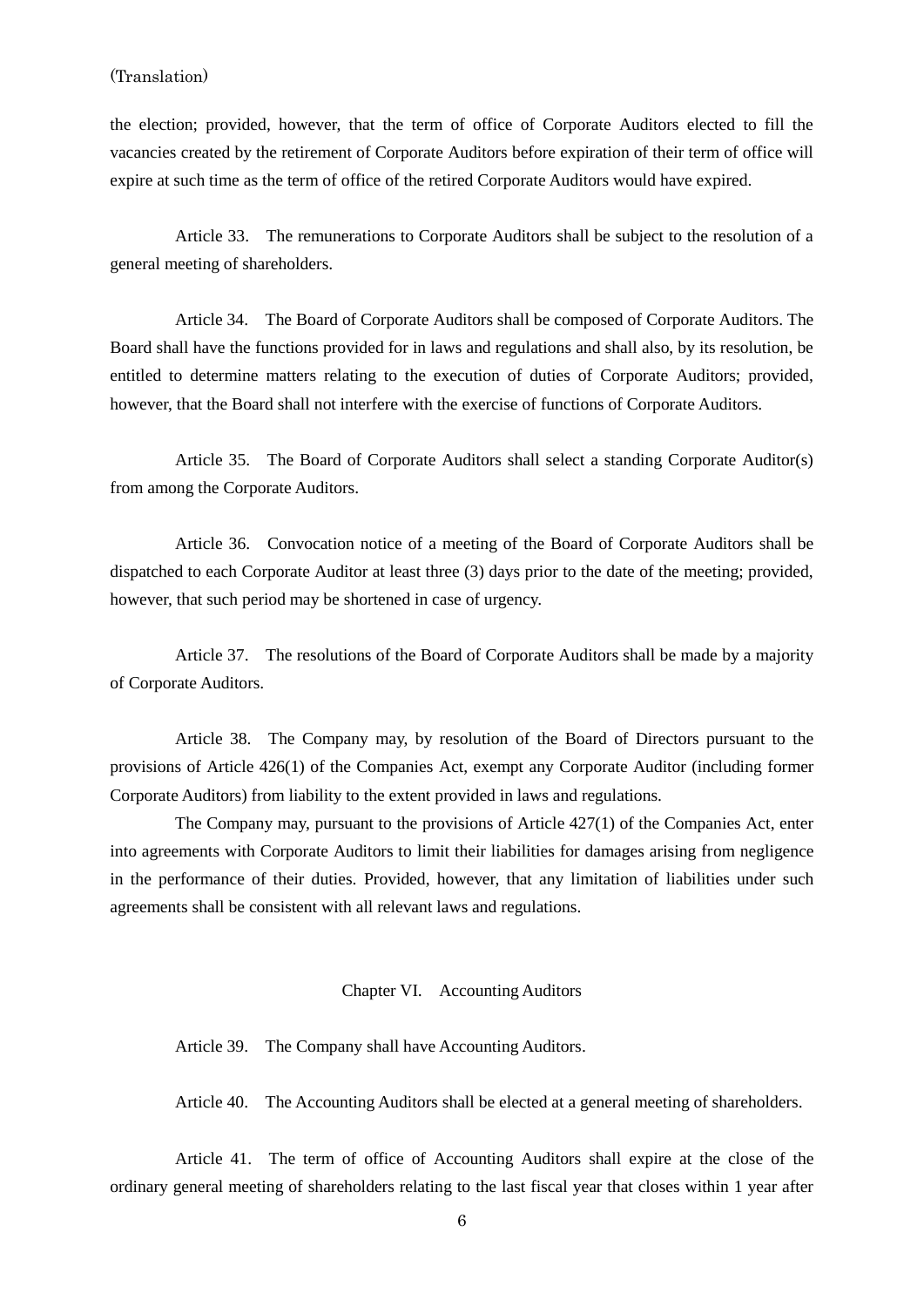the election.

Unless otherwise resolved at the ordinary general meeting of shareholders provided in the preceding paragraph, Accounting Auditors shall be deemed to be re-elected at such ordinary general meeting of shareholders.

#### Chapter VII. Accounts

Article 42. The fiscal year of the Company shall commence on January 1 and end on December 31 of each year.

Article 43. The Company shall, by resolution of the general meeting of shareholders, appropriate dividends of surplus and pay the same to the shareholders or registered share pledgees appearing or recorded in the final shareholder register as of the last day of each fiscal year.

By resolution of the Board of Directors, the Company may pay interim dividends to the shareholders or registered share pledgees appearing or recorded in the final shareholder register as of June 30 of each year.

Article 44. The Company shall be relieved of the obligation to pay any dividends of surplus (including interim dividends; the same applies hereinafter) upon expiration of 5 years following the day on which such dividend became due and payable.

Dividends of surplus shall bear no interest.

## Supplementary Provisions

The replacement of Article 15 (Internet disclosure and deemed provision of reference documents and other information for the general meeting of shareholders) from the Articles of Incorporation prior to amendment, with Article 15 (Measure for provision of information electronically) of the Article of Incorporation after amendment shall become effective on September 1, 2022, being the effective date of the proviso to Article 1 of the Supplementary Provisions of the Act for Partial Revision of the Companies Act (Act No. 70 of 2019) (hereinafter referred to as the Effective Date).

Notwithstanding the provisions of the preceding paragraph, Article 15 (Internet disclosure and deemed provision of reference documents and other information for the general meeting of shareholders) of the Articles of Incorporation prior to amendment shall remain in force with respect to general meetings of shareholders held within six (6) months from the Effective Date.

These Supplementary Provisions shall be deleted after six months have elapsed from the Effective Date or after three (3) months have elapsed from the day of the general meeting of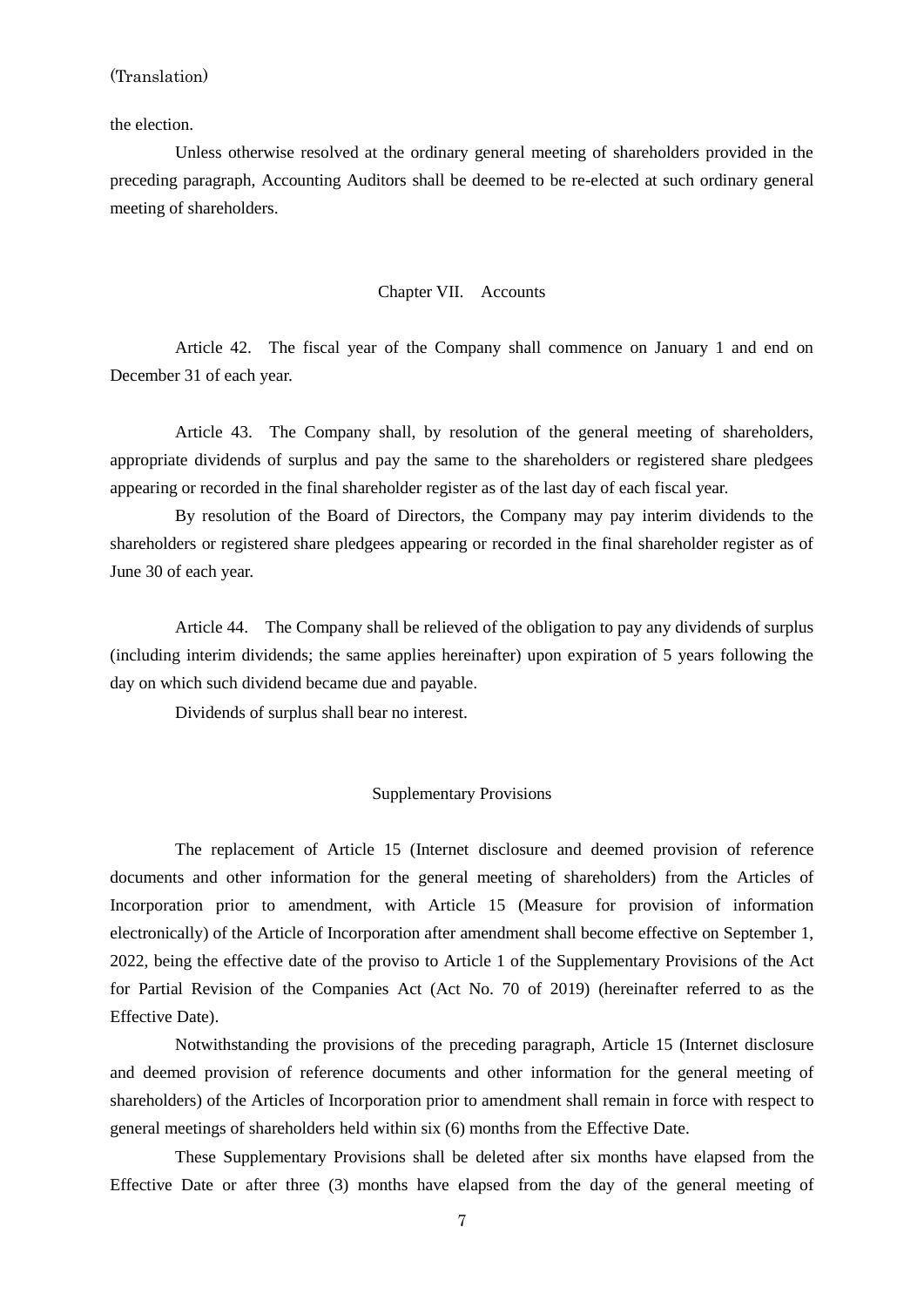shareholders set forth in the preceding paragraph, whichever comes later.

\* \* \* \*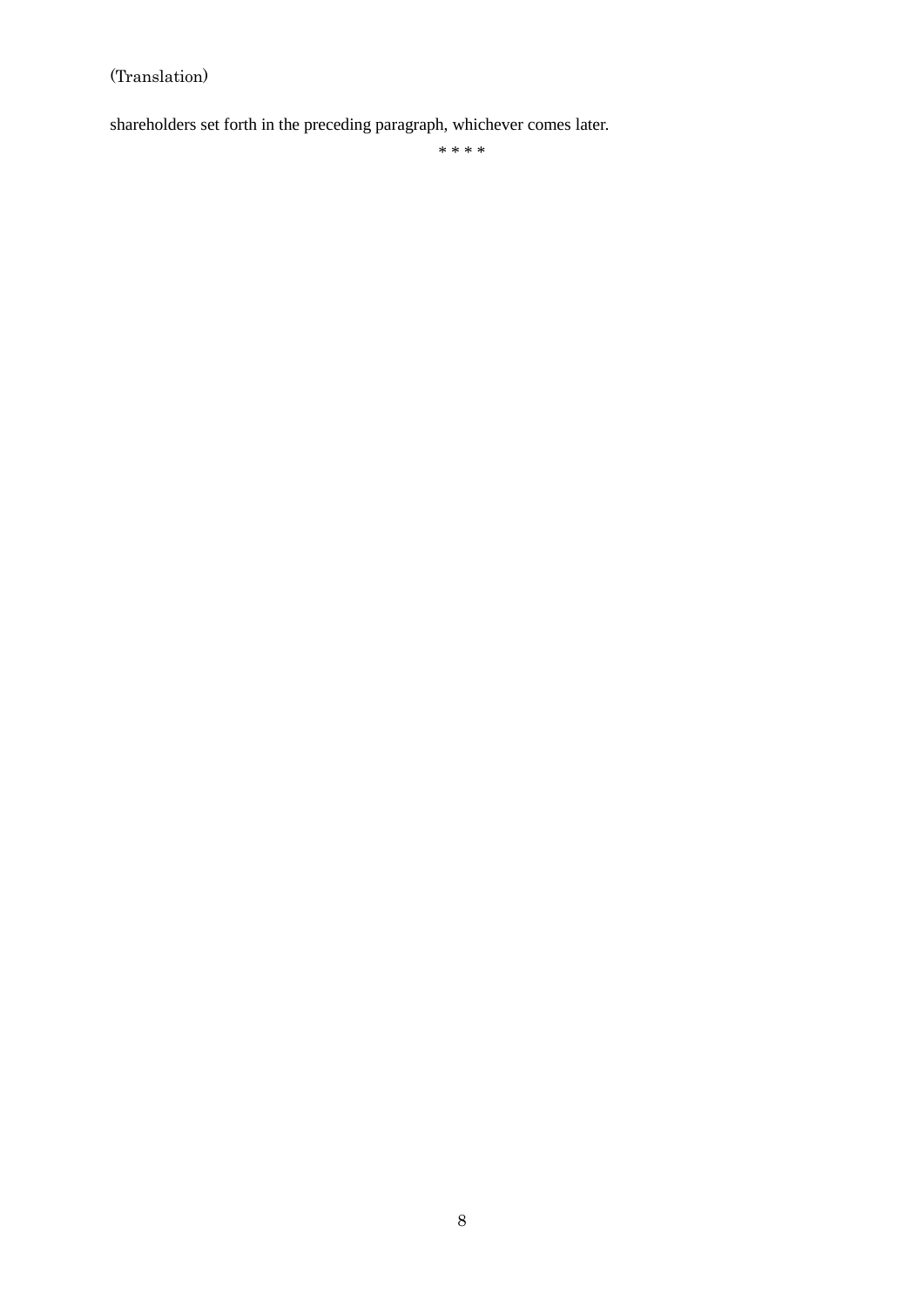| March 28, 1975:  | Amended in their entirety as a result of the amendment of the Commercial<br>Code.                           |
|------------------|-------------------------------------------------------------------------------------------------------------|
| January 1, 1977: | Article 3 amended (amendment with specified effective date adopted on<br>April 28, 1976).                   |
| April 28, 1978:  | Article 16 amended, Supplementary Provisions deleted in their entirety.                                     |
| April 28, 1980:  | Article 5 amended.                                                                                          |
| April 28, 1981:  | Article 16 amended.                                                                                         |
| April 28, 1982:  | Article 23 newly created, Articles 5, 6, 7, 8, 10, 11, 13, 17, 20 and 25                                    |
|                  | amended, Supplementary Provisions newly created.                                                            |
| April 27, 1984:  | Articles 2 and 16 amended.                                                                                  |
| April 26, 1985:  | Article 2 amended, Supplementary Provisions deleted in their entirety.                                      |
| April 28, 1986:  | Article 16 amended.                                                                                         |
| April 28, 1988:  | Articles 10, 11, 16, 24, 25 and 27 amended, Supplementary Provisions                                        |
|                  | newly created (deleted as of December 31, 1988).                                                            |
| March 29, 1990:  | Articles 5, 10, 11 and 25 amended.                                                                          |
| March 28, 1991:  | Articles 6, 7, 8 and 9 amended.                                                                             |
| March 27, 1992:  | Article 16 amended.                                                                                         |
| March 30, 1994:  | Articles 23, 24, 25, 26, 27 and 29 newly created, Articles 16, 17, 18 and                                   |
|                  | 19 amended.                                                                                                 |
| May 1, 1995:     | Article 3 amended (amendment with specified effective date adopted on                                       |
|                  | March 30, 1995).                                                                                            |
| March 27, 1998:  | Article 5 amended.                                                                                          |
| March 30, 1999:  | Articles 2 and 5 amended.                                                                                   |
| March 30, 2000:  | Articles 2 and 5 amended.                                                                                   |
| March 29, 2001:  | Article 5 amended.                                                                                          |
| March 28, 2002:  | Articles 5, 6, 7, 8, 17 and 24 amended.                                                                     |
| March 28, 2003:  | Articles 7, 8, 10, 14, 16, 18, 25 and 31 amended, Article 33 deleted,                                       |
|                  | Supplementary Provisions newly created.                                                                     |
| March 30, 2004:  | Articles 6 and 8 newly created, Articles 2, 9, 10 and 11 amended,                                           |
|                  | Supplementary Provisions deleted in their entirety and Supplementary                                        |
|                  | Provisions Articles 1 newly created.                                                                        |
| March 30, 2006:  | Articles 25 and 33 newly created, Supplementary Provision Article 1                                         |
|                  | deleted.                                                                                                    |
| May 1, 2006:     | Articles 6, 19, 27, 29, 37 and 39-41 newly created, Articles 5, 7-14, 17, 18,                               |
|                  | 21-23, 25, 31-35, and 42-44 amended (amendment with specified<br>effective date adopted on March 30, 2006). |
| March 28, 2007:  | Articles 10 and 17 newly created, Articles 18 and 22 amended.                                               |
| July 1, 2007:    | Articles 1 and 2 amended (amendment with specified effective date                                           |
|                  | adopted on March 28, 2007).                                                                                 |
| March 26, 2008:  | Articles 4 and 11 amended.                                                                                  |
| March 26, 2009:  | Articles 7, 8, 10 and 11 amended, Articles 6 and 13 deleted,                                                |
|                  | Supplementary Provisions newly created (deleted as of January 6, 2010).                                     |
| March 29, 2012:  | Article 13 amended.                                                                                         |
|                  |                                                                                                             |